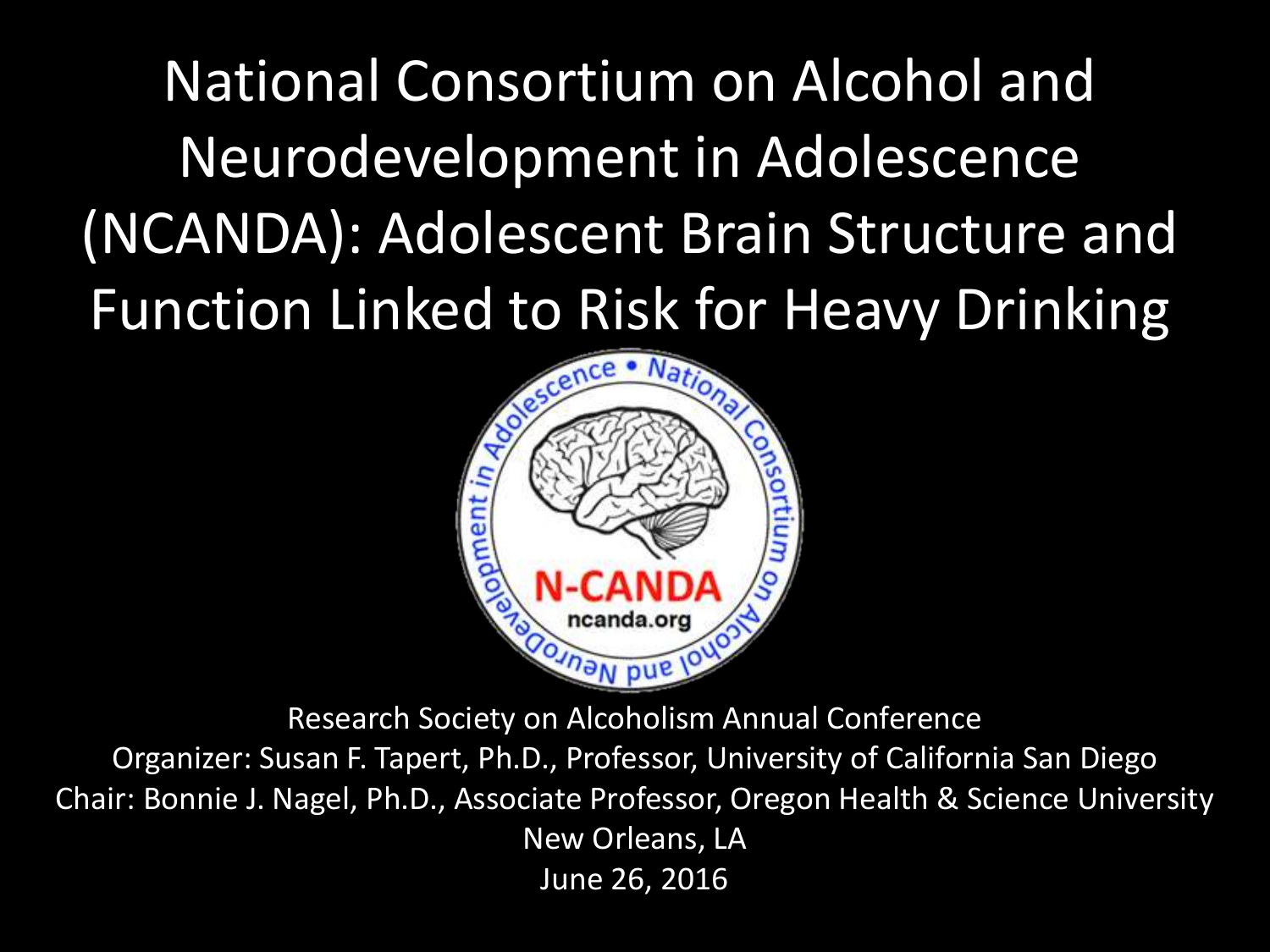## NCANDA

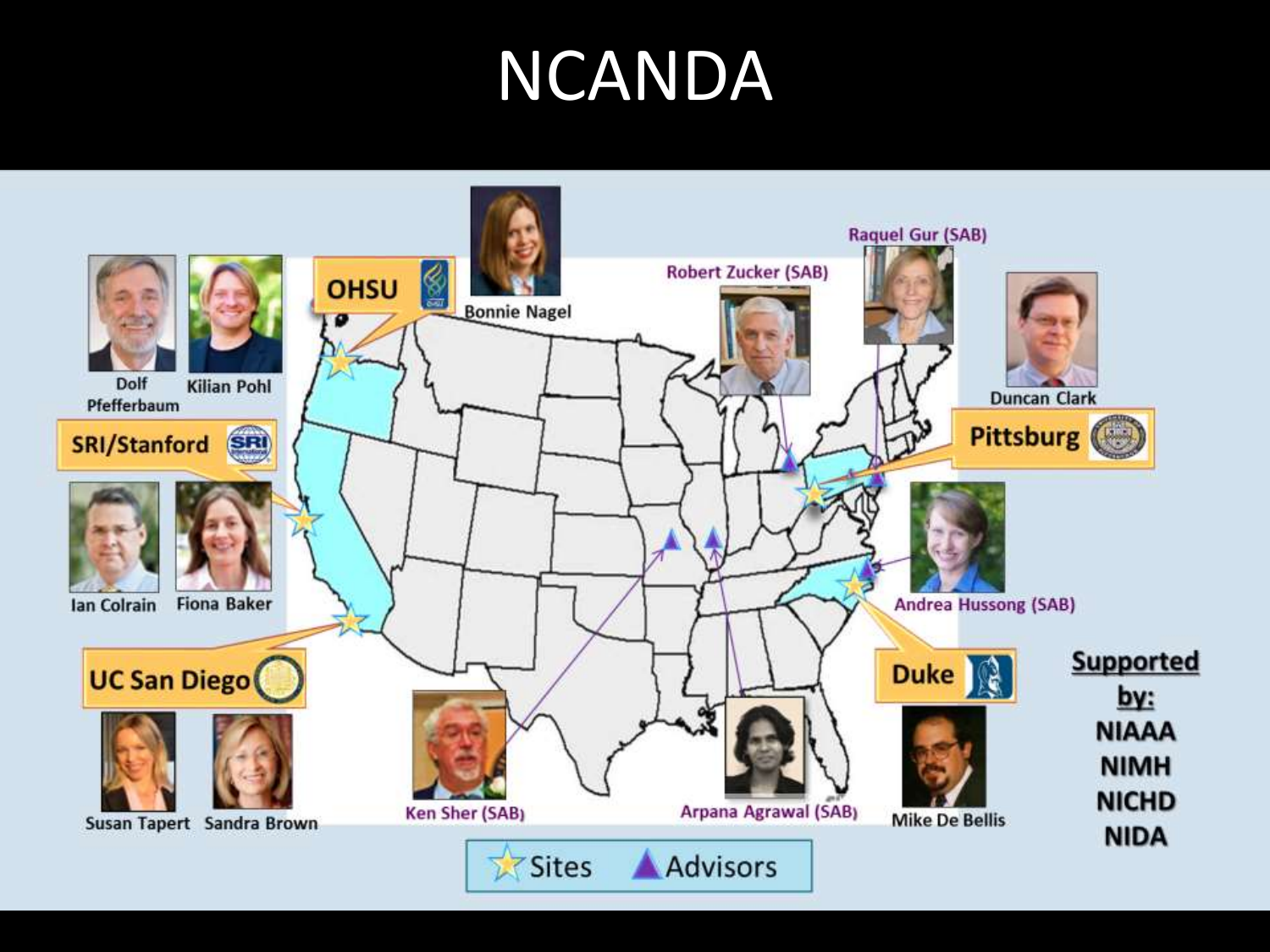## Data Collection

• Baseline age 12-21 years; data collected every six months, with annual neurocognitive, behavioral, and neuroimaging battery





| <b>Baseline</b> | 1 Year |     |                 | <b>18 Month</b> |     |   | 2 Year |       |  | 30 Month   |        |  | <b>S</b> Year |        |   |
|-----------------|--------|-----|-----------------|-----------------|-----|---|--------|-------|--|------------|--------|--|---------------|--------|---|
| <b>Total</b>    | Done   | Due | $\frac{9}{6}$   | Done            | Due | % | Done   | Due % |  | Done       | Due %  |  | Done          | Due    | % |
| 831             | 800    | 831 | 96 <sub>l</sub> | 761 824 92      |     |   | 567    |       |  | 677 84 336 | 396 85 |  | 95            | 146 65 |   |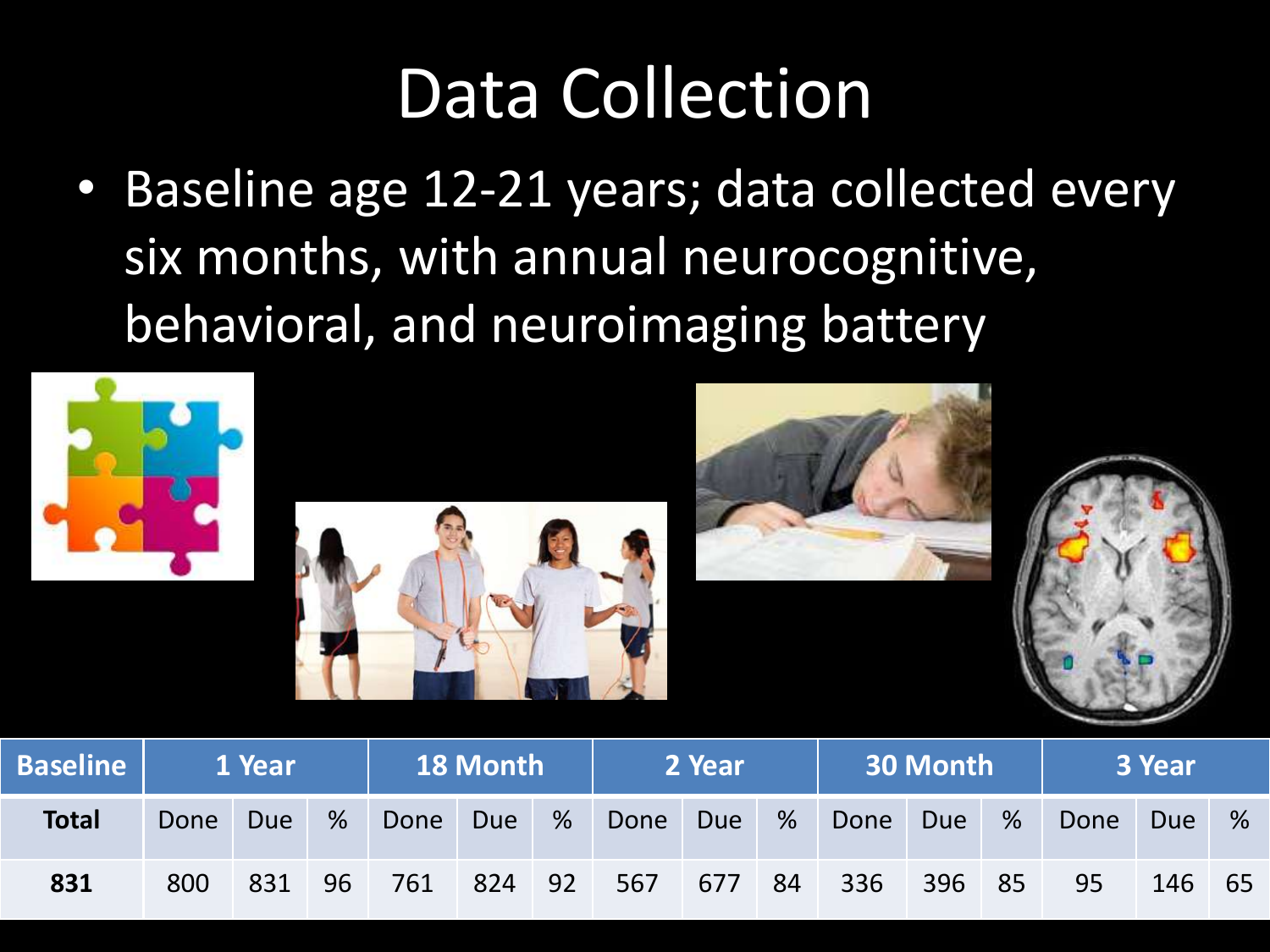## NCANDA Publications

- 1. Rohlfing T, Cummins K, Henthorn T, Chu W, Nichols BN (2014). N-CANDA data integration: anatomy of an asynchronous infrastructure for multi-site, multi-instrument longitudinal data capture. JAMA 21: 758-762.
- 2. Brown SA, Brumback T, Tomlinson K, Cummins K, Thompson WK, Nagel BJ, De Bellis MD, Hooper SR, Clark DB, Chung T, Hasler BP, Colrain IM, Baker FC, Prouty D, Pfefferbaum A, Sullivan EV, Pohl KM, Rohlfing T, Nichols BN , Chu W & Tapert SF (2015). The National Consortium on Alcohol and NeuroDevelopment in Adolescence (NCANDA): Characterizing risk and resilience for alcohol use in adolescents. Journal of Studies on Alcohol and Drugs 76: 895-908.
- 3. Pfefferbaum A, Torsten Rohlfing T, Pohl KM, Lane B, Chu W, Brown SA, Tapert SF, Cummins K, Thompson WK, Brumback T, Meloy MJ, Jernigan TL, Dale A, Colrain IM, Baker FC, Prouty D, De Bellis MD, Voyvodic JT, Clark DB, Luna B, Chung T, Nagel B & Sullivan EV (2015). Adolescent Development of Cortical and White Matter Structure in the NCANDA Sample: Role of sex, ethnicity, puberty, and alcohol drinking. Cerebral Cortex (In Press).
- 4. Sullivan EV, Tapert SF, Fama R, Prouty D, Brown SA, Cummins K, Brumback T, Wesley TK, Colrain IM, Baker FC, De Bellis MD, Hooper SR, Clark DB, Chung T, Nagel B, Rohlfing T, Chu W, Pohl KM & Pfefferbaum A (2016). Cognitive, Emotion Control, and Motor Performance of Adolescents in the NCANDA Study: Contributions from Alcohol Consumption, Age, Sex, Ethnicity, and Family History of Addiction. Neuropsychology (In Press).
- 5. Nichols BN, Pohl KM (2015). Neuroinformatics Software Applications Supporting Electronic Data Capture, Management, and Sharing for the Neuroimaging Community. Neuropsychology Review 25(3): 356-368.
- 6. Pohl KM, Sullivan EV, Rohlfing T, Chu W, Kwon D, Nichols BN, Zhang Y, Brown SA, Tapert SF, Cummins K, Thompson WK, Brumback T, Colrain IM, Baker FC, Prouty D, De Bellis MD, Voyvodic JT, Clark DB, Schrida C, Nagel BJ, Pfefferbaum A (2016). Harmonizing DTI Measurements across Scanners to Examine the Development of White Matter Microstructure in 803 Adolescents of the NCANDA Study. NeuroImage 130: 194-213.
- 7. de Zambotti M, Baker FC, Willoughby AR, Godino JG, Wing D, Patrick K, Colrain IM (2016). Measures of sleep and cardiac functioning during sleep using a multi-sensory commercially-available wristband in adolescents. Physiol Behav 158:143-9.
- 8. Rabinowitz J, Drabick DA, Reynolds M, Clark DB, Tarter R (2016). Child temperamental flexibility moderates the relation between positive parenting and adolescent adjustment. Journal of Applied Developmental Psychology 43: 43-53.
- 9. de Zambotti M, Willoughby AR, Franzen PL, Clark DB, Baker FC, Colrain IM (2016). K-complexes: Interaction between the central and autonomic nervous systems during sleep. Sleep 39(5):1129-37.
- 10. Baker FC, Willoughby AR, de Zambotti M, Franzen PL, Prouty D, Javitz H, Hasler B, Clark DB, Colrain IM (2016). Agerelated differences in sleep architecture and electroencephalogram in adolescents in the NCANDA sample. Sleep (In Press).